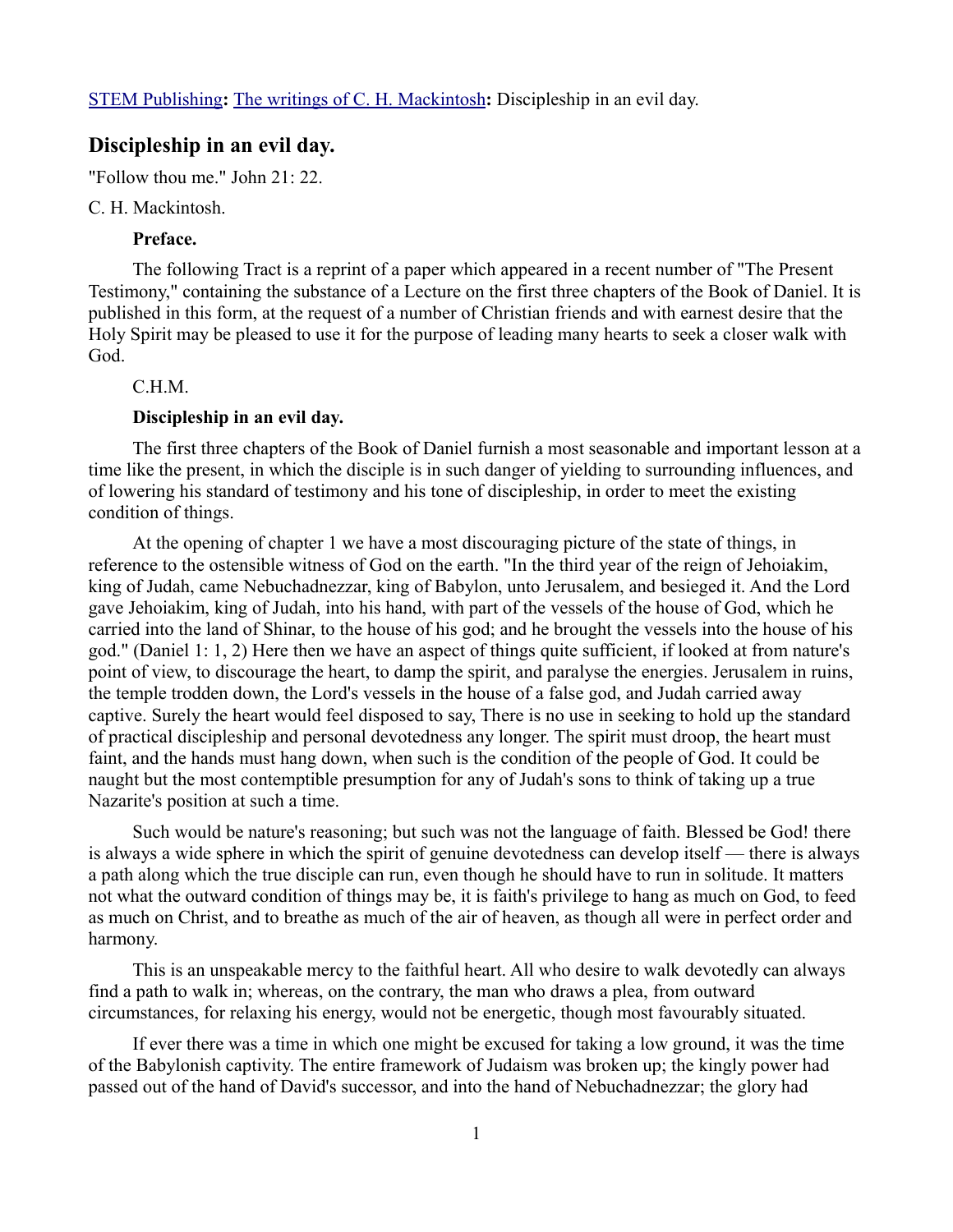departed from Israel; and, in one word, all seemed faded and gone, and naught remained for the exiled children of Judah, save to hang their harps upon the willows, and sit down by the rivers of Babylon, there to weep over departed glory, faded light, and fallen greatness.

Such would be the language of blind unbelief; but, blessed be God! it is when everything appears sunk to the lowest possible point, that then faith rises in holy triumph; and faith, we know, is the only true basis of effective discipleship. It asks for no props from the men and things around it; it finds "all its springs" in God; and hence it is that faith never shines so brightly as when all around is dark. It is when nature's horizon is overcast with the blackest clouds, that faith basks in the sunshine of the divine favour and faithfulness.

Thus it was that Daniel and his companions were enabled to overcome the peculiar difficulties of their time. They judged that there was nothing to hinder their enjoying as elevated a Nazariteship in Babylon as ever had been known in Jerusalem; and they judged rightly. Their judgment was the judgment of a pure and well-founded faith. It was the self-same judgment on which the Baraks, the Gideons, the Jephthahs, and the Samsons of old had acted. It was the judgment to which Jonathan gave utterance, when he said, "There is no restraint with the Lord to save by many or by few." (1 Sam. 14) It was the judgment of David, in the valley of Elah, when he called the poor trembling host of Israel "the army of the living God." (1 Sam. 17) It was the judgment of Elijah, on Mount Carmel, when he built an altar with "twelve stones according to the number of the tribes of the sons of Jacob." (1 Kings 18) It was the judgment of Daniel himself when, at a further stage of his history, he opened his window and prayed toward Jerusalem. (Dan. 6) It was the judgment of Paul when, in view of the overwhelming tide of apostasy and corruption which was about to set in, he exhorts his son Timothy to "hold fast the form of sound words." (2 Tim. 1: 18) It was the judgment of Peter when, in prospect of the dissolution of the entire framework of creation, he encourages believers to "be diligent, that they be found of him in peace, without spot and blameless." (2 Peter 3: 14) It was the judgment of John when, amid the actual breaking up of everything ecclesiastical, he exhorts his well beloved Gaius to "follow not that which is evil but that which is good." (3 John 11) And it was the judgment of Jude when, in the presence of the most appalling wickedness, he encourages a beloved remnant to "build themselves up in their most holy faith, praying in the Holy Ghost, to keep themselves in the love of God, looking for the mercy of our Lord Jesus Christ unto eternal life." (Jude 20, 21) In one word, it was the judgment of the Holy Ghost, and, therefore, it was the judgment of faith.

Now, all this attaches immense value and interest to Daniel's determination, as expressed in the first chapter of this book. "But Daniel purposed in his heart that he would not defile himself with the portion of the king's meat, nor with the wine which he drank; therefore he requested of the prince of the eunuchs that he might not defile himself." (Ver. 8) He might, very naturally, have said to himself, "There is no use in one poor feeble captive seeking to maintain a place of separation. Everything is broken up It is impossible to carry out the true spirit of a Nazarite amid such hopeless ruin and degradation. I may as well accommodate myself to the condition of things around me."

But no; Daniel was on higher ground than this. He knew it was his privilege to live as close to God in the palace of Nebuchadnezzar, as within the gates of Jerusalem. He knew that, let the outward condition of the people of God be what it might, there was a path of purity and devotedness opened to the individual saint, which he could pursue independently of everything.

And may we not say, that the Nazariteship of Babylon possesses charms and attractions fully as powerful as the Nazariteship of Canaan? Unquestionably. It is unspeakably precious and beautiful, to find one of the captives in Babylon breathing after, and attaining unto, so elevated a standard of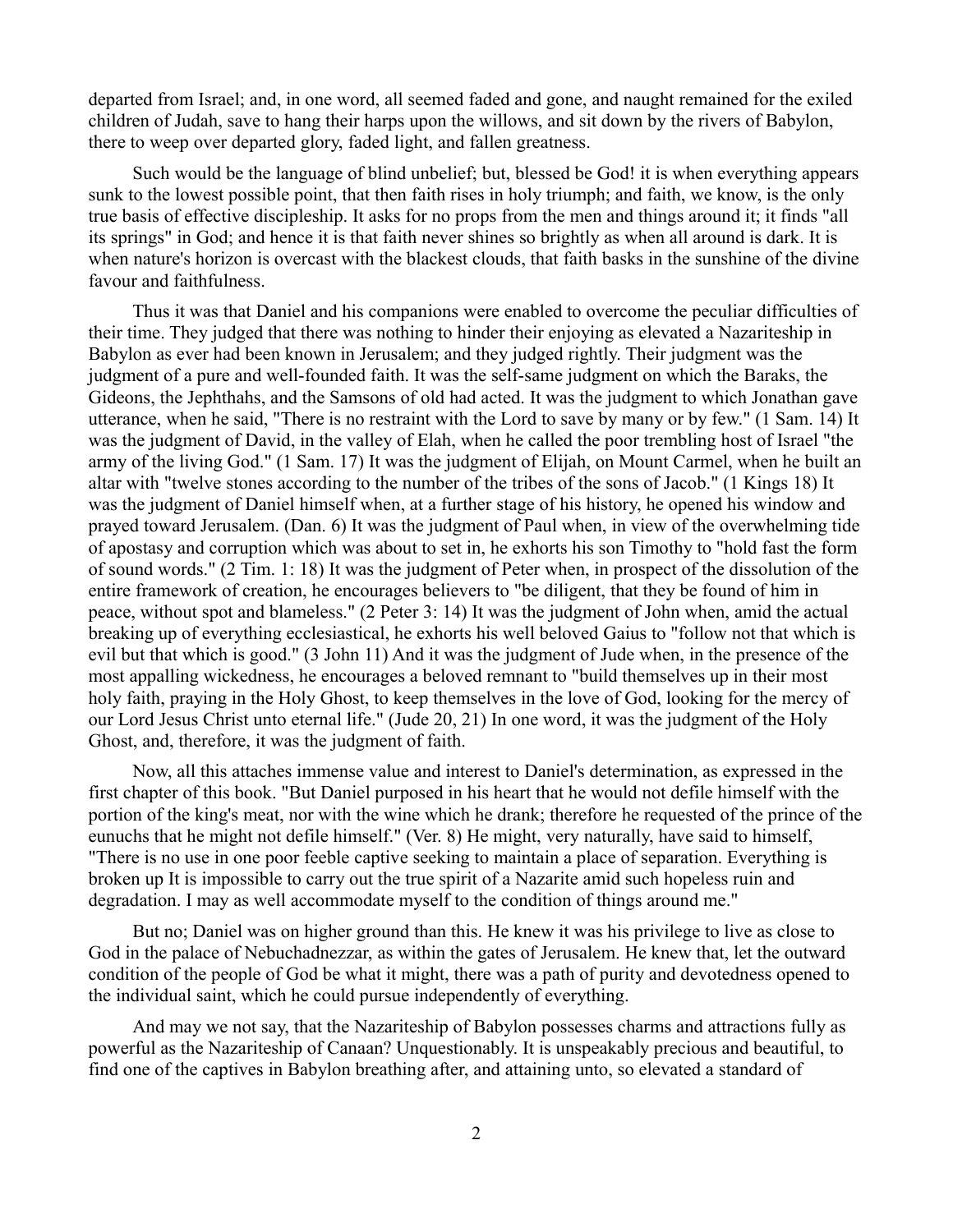separation. It teaches a powerful lesson for every age. It holds up to the view of believers, under every dispensation, a most encouraging and soul-stirring example. It proves that, amid the darkest shades, a devoted heart can enjoy a path of cloudless sunshine.

But how is this? Because "Jesus Christ is the same yesterday, today, and for ever." (Heb. 13) Dispensations change and pass away. Ecclesiastical institutions crumble and moulder into ashes. Human systems totter and fall; but the name of Jehovah endureth for ever, and His memorial unto all generations. It is upon this holy elevation that faith plants its foot. It rises above all vicissitude, and enjoys sweet converse with the unchangeable and eternal Source of all real good.

Thus it was that, in the days of the judges, faith achieved more glorious triumphs than ever were known in the days of Joshua. Thus it was that Elijah's altar on Mount Carmel was surrounded by a halo fully as bright as that which crowned the altar of Solomon.

This is truly encouraging. The poor heart is so apt to sink, and be discouraged, by looking at the failure and unfaithfulness of man, instead of at the infallible faithfulness of God. "The foundation of God standeth sure, having this seal, The Lord knoweth them that are his. And, Let every one that nameth the name of Christ depart from iniquity." (2 Tim. 2: 19) What can ever touch this enduring truth? Nothing! And, therefore, nothing can touch the faith which lays hold of it, or the superstructure of practical devotedness which is erected on the foundation of that faith.

And then look at the glorious results of Daniel's devotedness and separation. In the three opening chapters we observe three distinct things, resulting from the position assumed by Daniel and his companions, in reference to "*the king's meat*." 1, They were let into the secret of "*the king's dream*." 2, They withstood the seductions of "*the king's image*." And, 3, They were brought unscathed through "*the king's furnace*."

1. "The secret of the Lord is with them that fear him." This is beautifully exemplified in the case before us. "The magicians, and the astrologers, and the sorcerers, and the Chaldeans," who were breathing the atmosphere of the royal presence, were all in the dark as to the royal dream. "The Chaldeans answered before the king, and said, There is not a man upon the earth that can show the king's matter." Very likely; but there was a God in heaven who knew all about it; and who, moreover, could unfold it to those who had faith enough, and devotedness enough, and self-denial enough, to separate themselves from Babylonish pollutions, though involved in the Babylonish captivity. The mazes, the labyrinths, and the enigmas of human things are all plain to God; and He can and does make them plain to those who walk with Him, in the sanctity of His holy presence. God's Nazarites can see farther into human affairs than the most profound philosophers of this world. And how is this? How can they so readily unravel the world's mysteries? Because they are above the world's mists. They are apart from the world's defilements. They are in the place of separation, the place of dependence, the place of communion. "Then Daniel went to his house, and made the thing known to Hananiah, Mishael, and Azariah, his companions; that they would desire mercies of the God of heaven, concerning this secret." (Dan. 2: 17, 18) Here we have their place of strength and intelligence. They had only to look up to heaven, in order to be endowed with a clear understanding as to all the destinies of earth.

How real and simple is all this? "God is light, and in Him is no darkness at all;" and, hence, if we want light, we can find it only in His presence; and we can only know the power of His presence as we are practically taking the place of separation from all the moral pollutions of earth.

And, observe, a further result of Daniel's holy separation. "Then the king Nebuchadnezzar fell upon his face and worshipped Daniel, and commanded that they should offer an oblation and sweet odours unto him." Here we have earth's proudest and most powerful monarch at the feet of the captive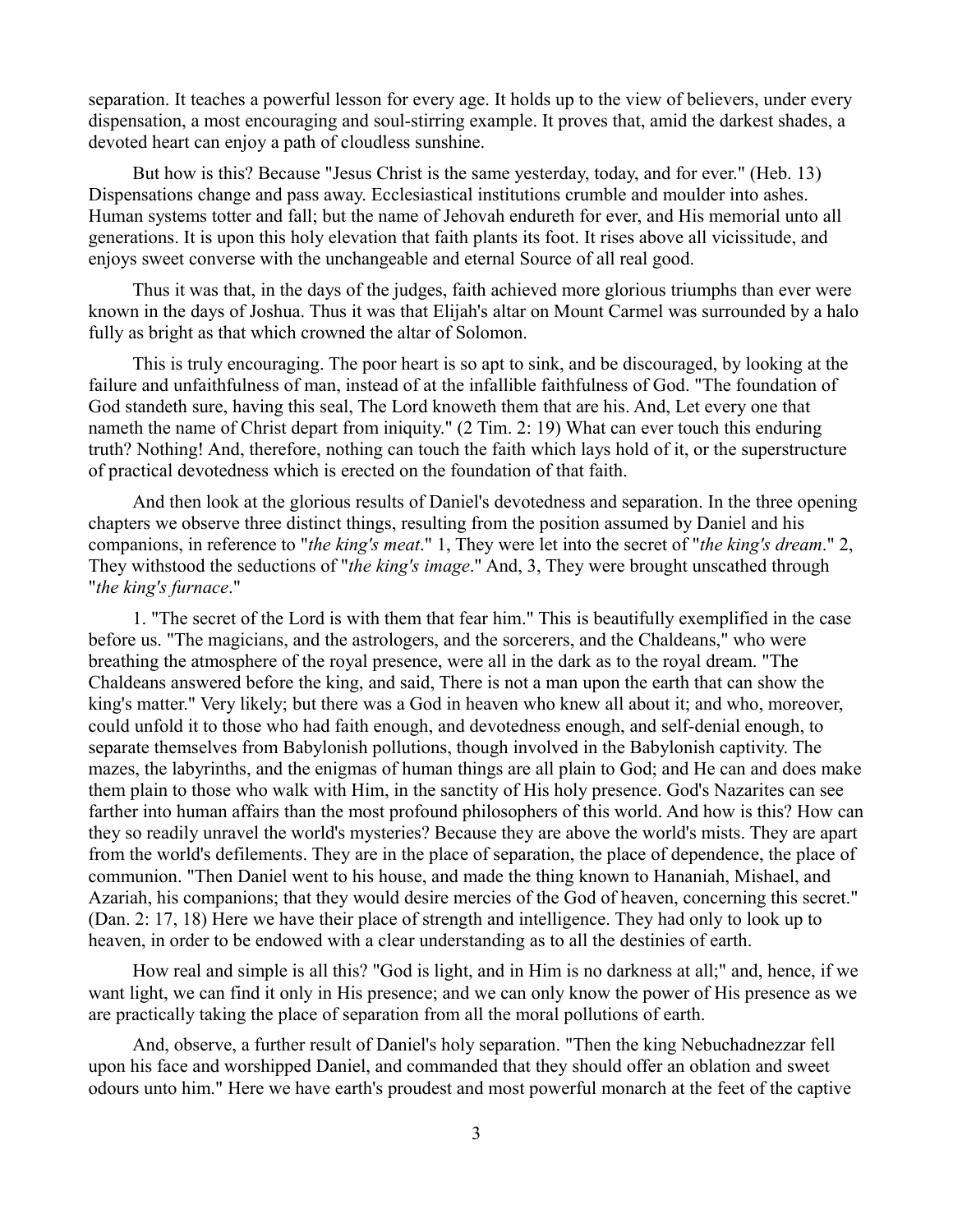exile. Magnificent fruit of faithfulness! Precious evidence of the truth that God will always honour the faith that can in any measure, rise to the height of His thoughts! He will not, He cannot, dishonour the draft which confidence presents at His exhaustless treasury. Daniel, on this memorable occasion, realised, in his own person, as fully as ever it was realised, God's ancient promise: "And all people of the earth shall see that thou art called by the name of the Lord; and they shall be afraid of thee. . .And the Lord shall make thee the head, and not the tail; and thou shalt be above only, and thou shalt not be beneath."(Deut. 28: 10, 13)

Assuredly Daniel was, in the above scene, "the head," and Nebuchadnezzar "the tail," as looked at from the divine point of view. Witness, also, the bearing of this holy Nazarite, in the presence of the impious Belshazzar. (Dan. 5: 17-29) Have we not, here, as magnificent a testimony to the destined preeminence of the seed of Abraham, as when Joshua's victorious captains placed their feet on the necks of the kings of Canaan (Joshua 10: 24); or, when "all the earth sought to Solomon, to hear his wisdom, which God had put in his heart?" (1 Kings 10: 24) Unquestionably; and, in a certain sense, it is a more magnificent testimony. It is natural to expect such a scene in the history of Joshua, or of Solomon; but to find the haughty king of Babylon prostrate at the feet of one of his captives, is something far beyond the utmost stretch of nature's expectation.

There it is, however, as a most striking and soul stirring proof of the power of faith to triumph over all manner of difficulties, and to produce the most extraordinary results. Faith is the same mighty principle, whether it act on the plains of Palestine, on the top of Carmel, by the rivers of Babylon, or amid the ruins of the professing Church. No fetters can bind it, no difficulties deter it, no pressure damp it, no changes affect it. It ever rises to its proper object, and that object is God Himself, and His eternal revelation. Dispensations may change, ages may run their course, the wheels of time may roll on, and crush beneath their ponderous weight the fondest hopes of the poor human heart; but there stands faith, that immortal, divine, eternal reality, drinking at the fountain of pure truth, and finding all its springs in Him, who is "the way, the truth, and the life."

By this "precious faith" it was that Daniel acted, when he "purposed that he would not defile himself with the king's meat." True, he could no longer ascend to that holy and beautiful house, where his fathers had worshipped. The rude foot of a foreign foe had trodden down the holy city. The fire no longer burned on the altar of the God of Israel. The golden candlestick no longer enlightened, with its seven lamps, the holy place. But there was faith in Daniel's heart, and that faith carried him beyond every surrounding influence, and enabled him to appropriate, and act in the power of, "all the promises of God," which are "Yea, and Amen in Christ Jesus." Faith is not affected by ruined temples, fallen cities, faded lights, or departed glories. Why not? Because God is not affected by them. God is always to be found, and faith is always sure to find Him.

2. But the same faith which enabled those holy men of old to refuse the king's meat, enabled them, also, to despise the king's image. They had separated themselves from defilement, in order that they might enjoy a more intense communion with the true God; and they could not, therefore, bow down to an image of gold, even though it were ever so high. They knew that God was not an image. They knew He was a reality. They could only present worship to Him, for He alone was the true object thereof.

Nor did it make any matter to them that all the world was against them. They had only to live and act for God. It might seem as if they were setting up to be wiser than their neighbours. It might savour of presumption to stand against the tide of public opinion. Some might feel disposed to ask if truth lay only with them? Were all "the princes, the governors, and captains, the judges, the treasurers, the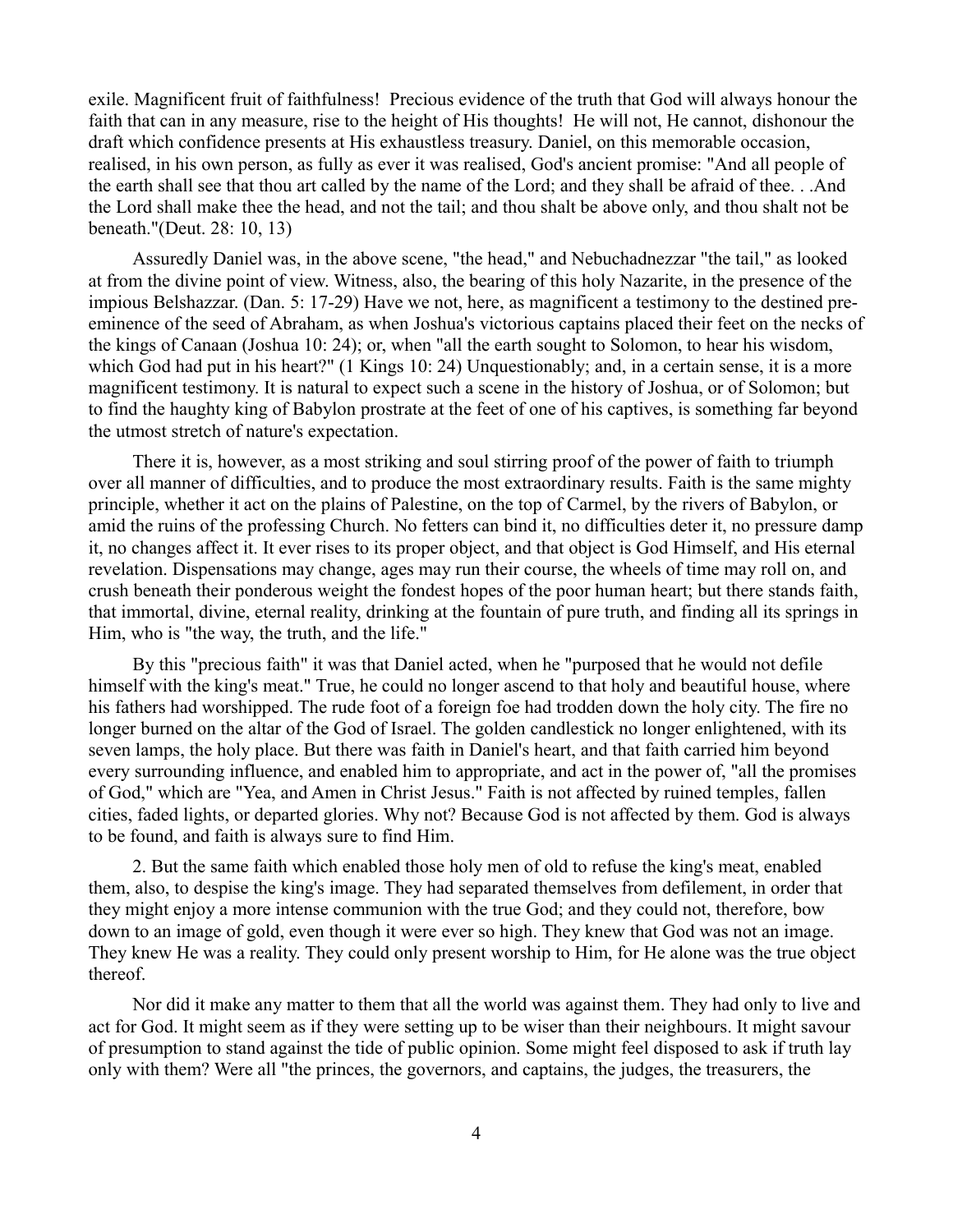counselors, the sheriffs, and all the rulers of the provinces," sunk in darkness and error? Could it be possible that so many men of rank, of intelligence, and of learning were in the wrong, and only a few strangers of the captivity in the right?

With such questions our Nazarites had nothing to do. Their path lay right onward. Should they bow down and worship an image, in order to avoid the appearance of condemning other people? Assuredly not. And yet how often are those, who desire to keep a conscience void of offence in the sight of God, condemned for setting themselves up and judging others.

Doubtless Luther was condemned by many for setting himself up in opposition to the doctors, the cardinals, and the pope. Should he, in order to avoid such condemnation, have lived and died in error? Who would say so?

"Ah! but," some will reply, "Luther had to deal with palpable error." So thought Luther; but thousands of learned and eminent men thought otherwise. So also in the case of "Shadrach, Meshach, and Abednego," they had to do with positive idolatry; but the whole world differed from them. What then? "We must obey God rather than man." "Let others do as they will; as for me and my house, we will serve the Lord." If people were to remain in error and continue to do what they, at least, feel to be wrong, In order to avoid the appearance of judging others, where should we be?

Ah! no; my beloved reader, do you seek to pursue the steady, onward, upward path of pure and elevated discipleship. And, whether or not you, thereby, condemn others, is no concern of yours. "CEASE TO DO EVIL." This is the first thing for the true disciple to do. When he has yielded obedience to this golden precept, he may expect to "learn to do well." "If thine eye be single, thy whole body shall be full of light." When God speaks, I am not to turn round to see how my obedience to His voice will affect my neighbours, or to consider what they will think about me. When the voice of the risen and glorified Jesus fell upon the ear of the prostrate Saul of Tarsus, he did not begin to inquire what the chief priests and Pharisees would think of him were he to obey. Surely not. "Immediately," he says, "I conferred not with flesh and blood." (Gal. 1: 16) "Whereupon, O king Agrippa, I was not disobedient unto the heavenly vision." (Acts 26: 19) This is the true spirit and principle of discipleship. "Give glory to God, before he cause darkness, and your feet stumble upon the dark mountains." Nothing can be more dangerous than to hesitate, when divine light shines upon the path. If you do not act upon the light, when you get it, you will, assuredly, be involved in thick darkness. Hence, therefore, as another has said, "Never go before your faith, nor lag behind your conscience."

3. But, we have said, if our Nazarites refused to bow before the king's image, they had to encounter the king's rage, and the king's furnace. For all this they were, by the grace of God, prepared: their Nazariteship was a real thing; they were ready to suffer the loss of all things, and even life itself, in defence of the true worship of the God of Israel. "They worshipped and served their own God," not merely beneath the peaceful vine and fig-tree in the land of Canaan, but in the very face of "a burning fiery furnace." They acknowledged Jehovah, not merely in the midst of a congregation of true worshippers, but in the presence of an opposing world. Theirs was a true discipleship in an evil day. They loved the Lord; and, therefore, for His sake, they abstained from the king's luxuries, they withstood the king's rage, and they endured the king's furnace. "O Nebuchadnezzar, we are not careful to answer thee in this matter. If it be so, our God whom we serve is able to deliver us from the burning fiery furnace; and he will deliver us out of thine hand, O king. But if not, be it known unto thee, O king, that we will not serve thy gods, nor worship the golden image which thou hast set up." This was the language of men who knew whose they were, and where they were — of men who had calmly and deliberately counted the cost — of men to whom the Lord was everything, the world nothing. All that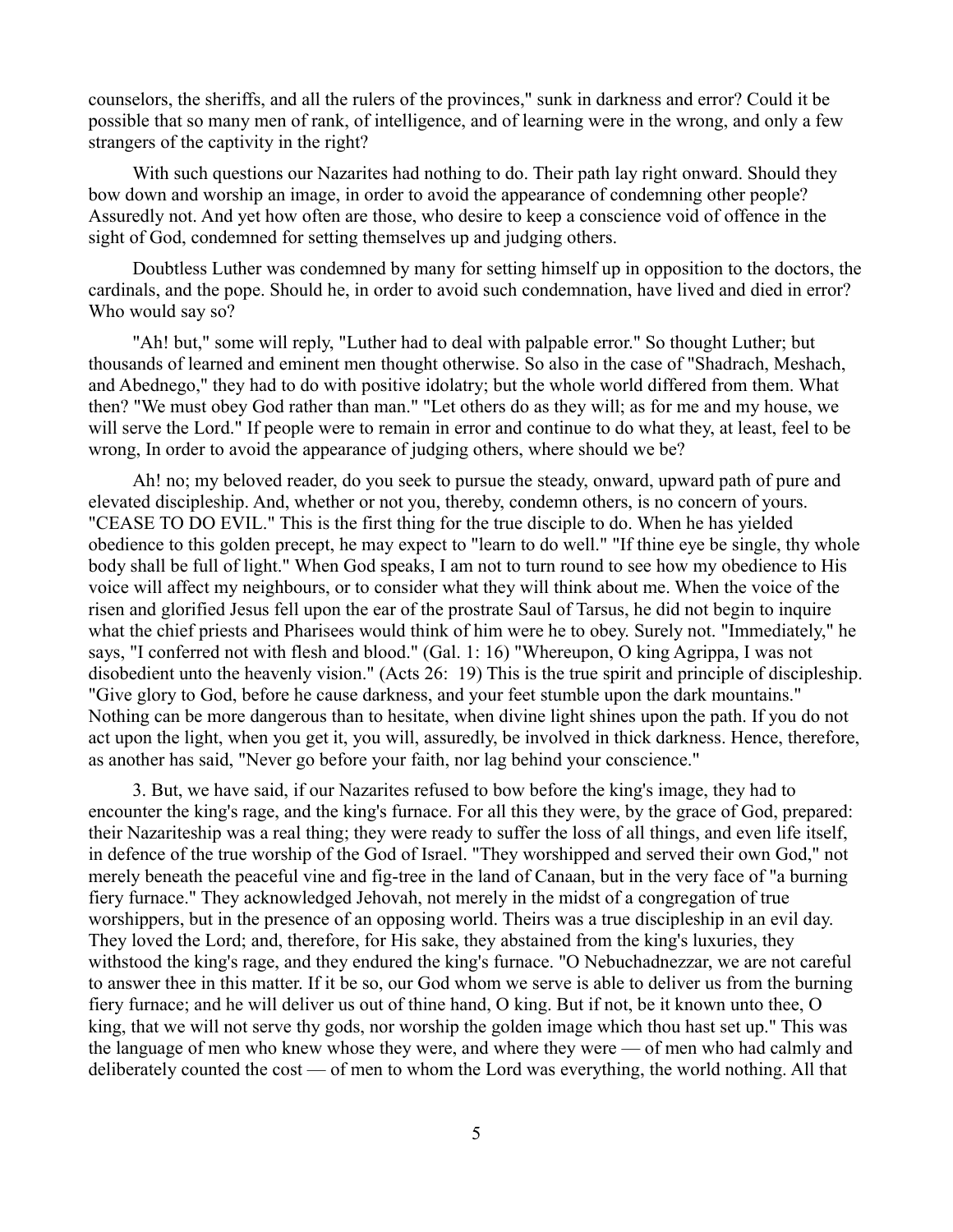the world could offer, together with life itself, was at stake; but what of that? "They endured as seeing Him who is invisible." Eternal glory lay before them; and they were quite prepared to reach that glory by a fiery pathway. God can take His servants to heaven by a chariot of fire, or by a furnace of fire, as seems good to Him. Whatever be the mode of going, it is well to get there.

But could not the Lord have preserved His beloved servants from being cast into the furnace? No doubt. This would have been but a very small matter to Him. He did not, however, do so: it was His will that the faith of His servants should be put to the test — should be tried in the furnace — should be passed through the most searching crucible, in order that it "might be found to praise and honour and glory." Is it because the refiner sets no value on the wedge of gold, that he puts it into the furnace? No; but because he does. And, as some one has beautifully remarked, "His object is not merely to remove the dross, but to brighten the metal."

It is very evident that had the Lord, by an act of *power*, kept His servants out of the furnace, there would have been less glory to Him, and as a consequence, less blessing to them. It was far better to have His presence and sympathy in the furnace, than His power to keep them out of it. What glory to Him in this! And what unspeakable privilege to them! The Lord went down and walked with His Nazarites in the furnace into which their faithfulness had brought them. They had walked with God in the king's palace; and God walked with them in the king's furnace. This was the most elevated moment in the entire career of Shadrach, Meshach, and Abednego. How little had the king imagined the lofty position in which he was placing the objects of his rage and fury! Every eye was turned from the great image of gold, to gaze, in astonishment, upon the three captives. What could it mean? "Three men *bound*!" "Four men *loose*!" Could it be real? Was the furnace real? Alas, "the most mighty men in the king's army" had proved it to be real. And, had Nebuchadnezzar's image been cast into it, it would have proved its reality also. There was no material for the sceptic or the infidel to work upon. It was a real furnace, and a real flame, and the "three men" were "bound in their coats, their hosen, and their hats, and their other garments." All was reality.

But there was a deeper reality: *God was there*. This changed everything: it "changed the king's word," changed the furnace into a place of high and holy fellowship — changed Nebuchadnezzar's bondmen into God's freemen.

*God was there*! — there, in his power, to write contempt upon all man's opposition — there, in His deep and tender sympathy with His tried and faithful servants — there, in His matchless grace, to set the captives free, and to lead the hearts of His Nazarites into that deep fellowship with Himself for which they so ardently thirsted.

And, my beloved reader, is it not worth passing through a fiery furnace to enjoy a little more of the presence of Christ, and the sympathy of His loving heart? Are not fetters, with Christ, better than jewels without Him? Is not a furnace where He is better than a palace where He is not? Nature says, "*No*!" Faith says, "*Yes*!"

It is well to bear in mind that this is not the day of Christ's *power*; but it is the day of His *sympathy*. When passing through the deep waters of affliction, the heart may, at times, feel disposed to ask, 'Why does not the Lord display His power, and deliver me?' The answer is, This is not the day of His power. He could avert that sickness — He could remove that difficulty — He could take off that pressure — He could prevent that catastrophe — He could preserve that beloved and fondly-cherished object from the cold grasp of death. But, instead of putting forth His power to deliver, He allows things to run their course, and pours His own sweet sympathy into the oppressed and riven heart, in such a way as to elicit the acknowledgment that we would not, for worlds, have missed the trial, because of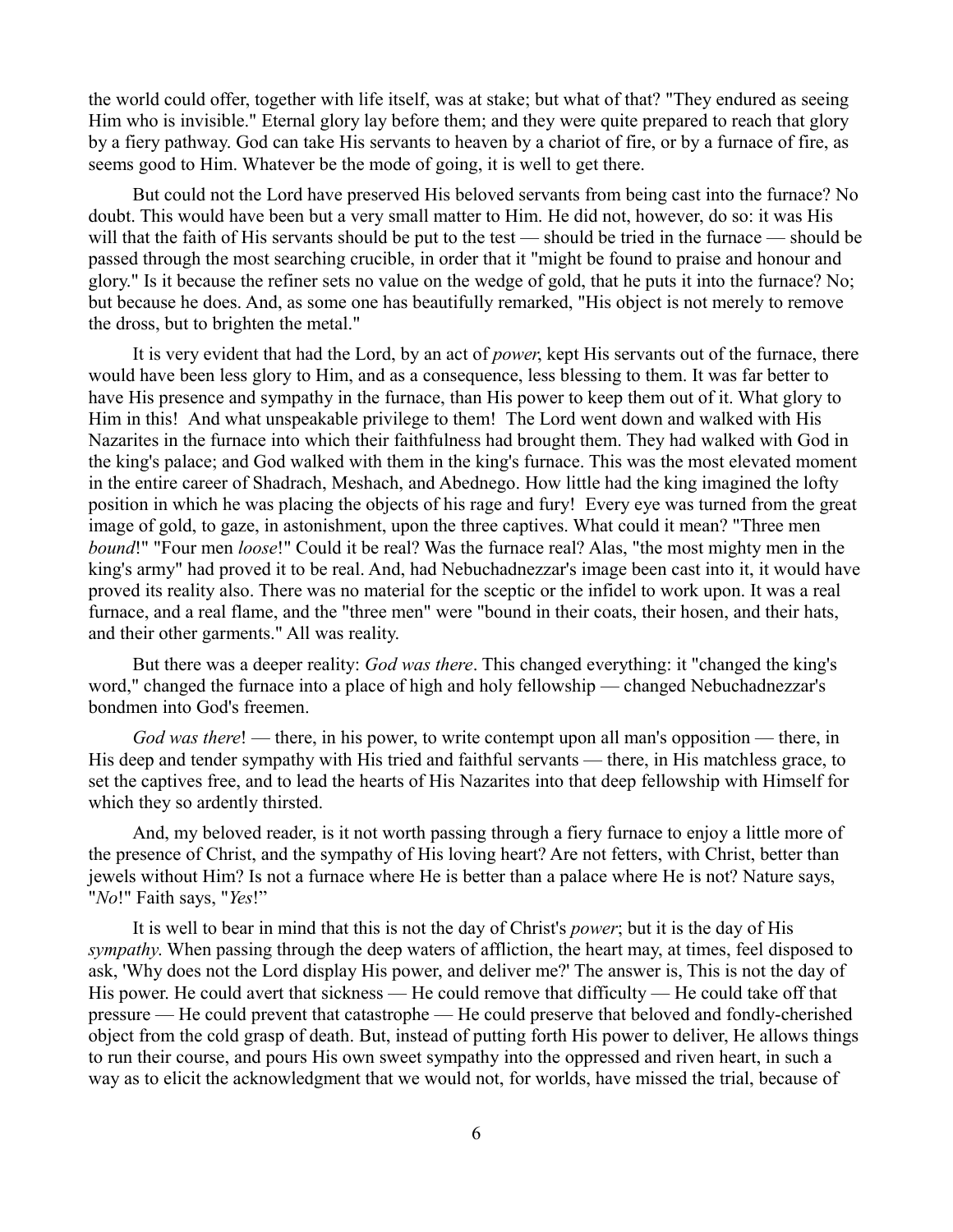the abundance of the consolation.

Such, my reader, is the manner of our Jesus just now. By and by He will display His power; He will come forth as the Rider on the white horse; He will unsheath His sword; He will make bare His arm; He will avenge His people, and right their wrongs for ever. But now His sword is sheathed, His arm covered. This is the time for making known the deep love of His heart, not the power of His arm, nor the sharpness of His sword. Are you satisfied to have it so? Is Christ's sympathy enough for your heart, even amid the keenest sorrow and the most intense affliction? The restless heart, the impatient spirit, the unmortified will, would lead one to long for escape from the trial, the difficulty, or the pressure; but this would never do. It would involve incalculable loss. We must pass from form to form in the school; but the Master accompanies us, and the light of His countenance, and the tender sympathy of His heart, sustain us under the most severe exercises.

And, then, see what glory redounds to the name of the Lord, when His people are enabled, by His grace, to pass, triumphantly, through a trial! Read Daniel 3: 26-28, and say where you could find richer or rarer fruits of a faithful discipleship. The king and all his nobles, who, just before, had been wholly engrossed with the bewitching music and the false worship, are now occupied with the amazing fact that the fire, which had slain the mighty men, had taken no effect whatever upon the worshippers of the true God, save to consume their fetters and let them walk free, in company with the Son of God. "Then Nebuchadnezzar came near to the mouth of the burning fiery furnace, and spake and said, Shadrach, Meshach, and Abednego, YE SERVANTS OF THE MOST HIGH GOD, come forth and come hither. Then Shadrach, Meshach, and Abednego, came forth of the midst of the fire. And the princes, governors, and captains, and the king's counsellors, being gathered together, *saw these men*, upon whose bodies the fire had no power, nor was an hair of their head singed, neither were their coats changed, nor the smell of fire had passed on them."

Here, then, was a noble testimony — such a testimony as would never have been rendered, had the Lord, by a mere act of power, preserved His servants from being cast into the furnace. Nebuchadnezzar was furnished with a striking proof that his furnace was no more to be dreaded than his image was to be worshipped by "the servants of the most high God." In a word, the enemy was confounded; God was glorified; and His dear servants brought forth unscathed from "the burning fiery furnace." Precious fruits, these, of a faithful Nazariteship!

And, observe, further, the honour put upon our Nazarites. "Then Nebuchadnezzar spake and said, Blessed be *the God of Shadrach, Meshach, and Abednego*." Their names are intimately associated with the God of Israel. This was a high honour. They had identified themselves with the true God when it was a matter of life and death to do so; and, therefore, the true God identified Himself with them, and led them forth into a large and wealthy place. He set their feet upon a rock, and lifted their heads up above all their enemies round about them. How true it is that "them that honour me I will honour!" And it is equally true that "they that despise me shall be lightly esteemed." (1 Sam. 2: 30)

My beloved reader, have you found settled, divine peace for your guilty conscience, in the perfected atonement of the Lord Jesus Christ? Have you simply taken God at His word? Have you set to your seal that God is true? If so, you are a child of God; your sins are all forgiven, and you are accepted as righteous in Christ; heaven, with all its untold glories, is before you; you are as sure of being in the glory as Christ Himself, inasmuch as you are united to Him.

Thus, everything is settled for you for time and eternity, according to the very utmost desire of your heart. Your need is met, your guilt removed, your peace established, your title sure. Yon have nought to do for yourself All is divinely finished.